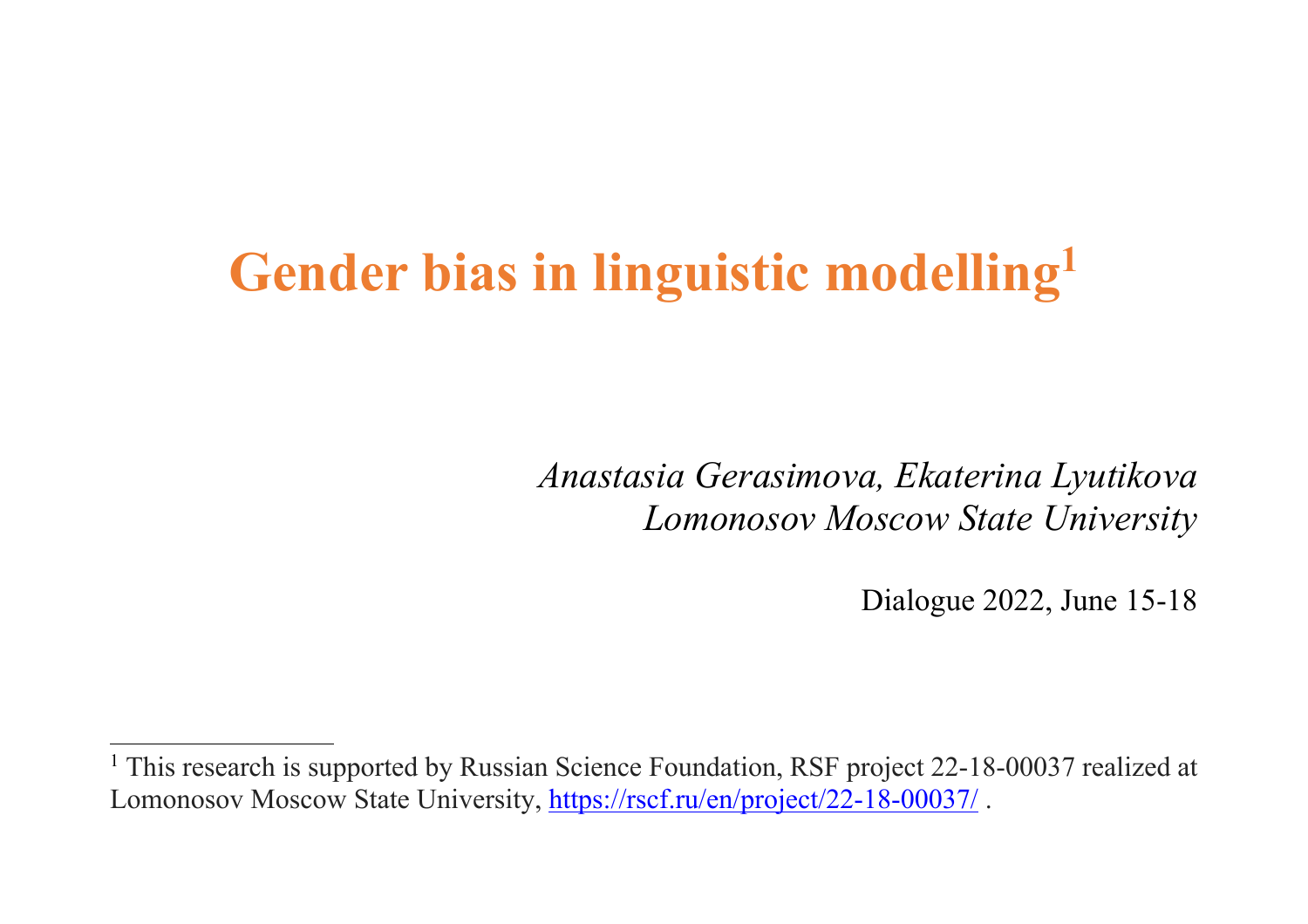# **1. Gender bias**

- The sources for systematic errors in language models.
- Results from representational rates of gendered NPs in professional and social contexts.

Natural language processing (Sun et al. 2019): natural language processing models. (Stanovsky et al. 2019): both industrial and academic state-of-the-art language models are prone to stereotypical translation errors.

Theoretical linguistics: constructed example sentences.

(Macaulay, Brice 1994, 1997, Cépeda et al. 2021, Kotek et al. 2021): persistent bias toward male-gendered noun phrases (NPs) and perpetuation of stereotypes for both genders.

- ¾ Statistical patterns that arise from representational rates of males and females in different professional and social contexts.
- ¾ Typicality of certain scenarios is coded both in behavioral manifestations of stereotypes and frequency-dependent parameters of language models.

**What is the role of plausibility?**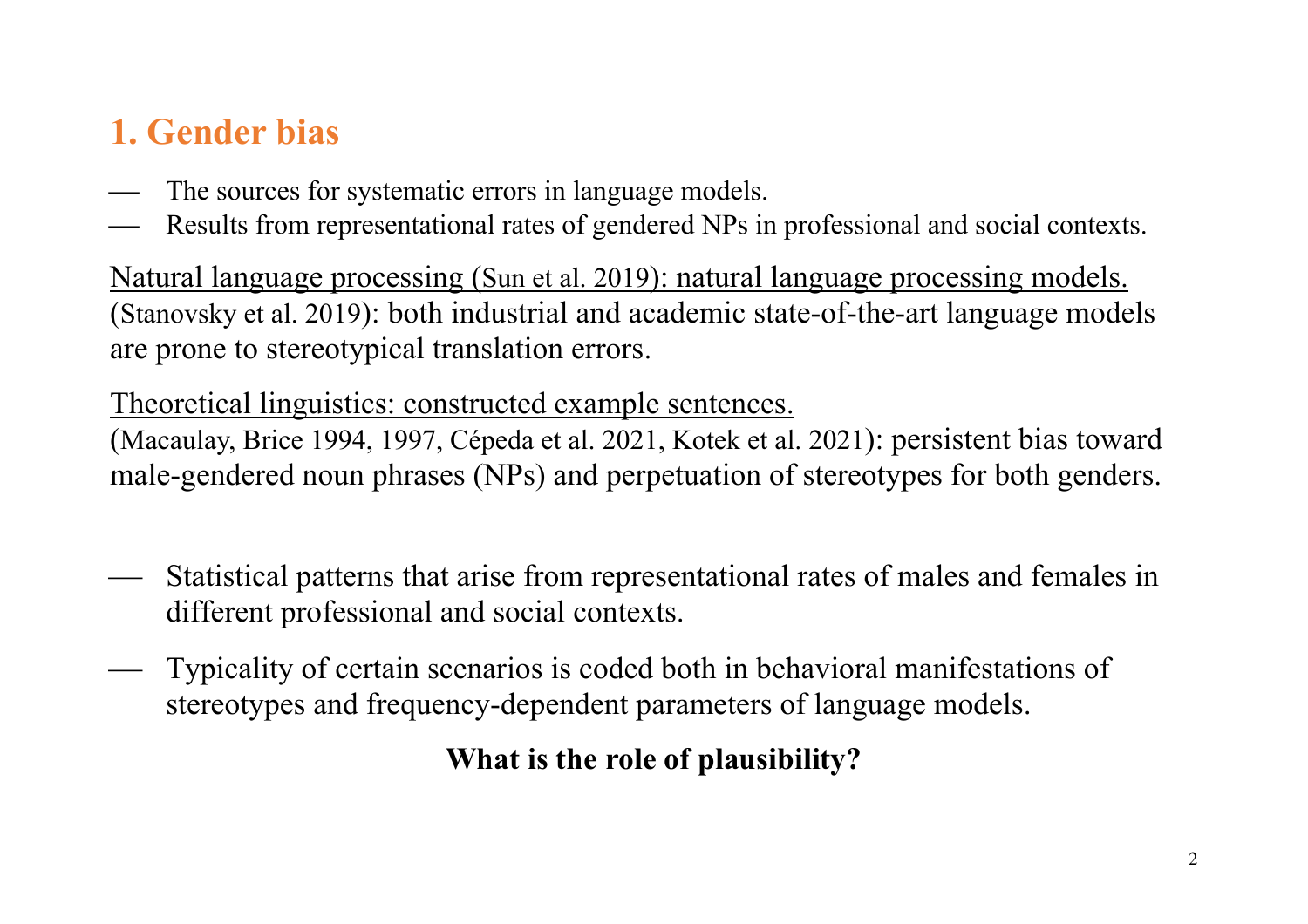#### **2. Gender imbalance in linguistic examples sentences**

Systematic examination of constructed example sentences: Macaulay, Brice 1994, 1997 Cépeda et al. 2021, Kotek et al. 2021

¾ A strong tendency to favor male-gendered NPs in comparison to femalegendered NPs.

| male-gendered arguments                      | female-gendered arguments                |
|----------------------------------------------|------------------------------------------|
| subjects                                     | nonsubjects                              |
| agent and experiencer                        | patients and recipients                  |
| intellectual, perceptual, violent activities | physical, emotional activities           |
| cars, violence, sport, property possession   | household chores, romantic relationships |
| negative emotions                            | positive emotions                        |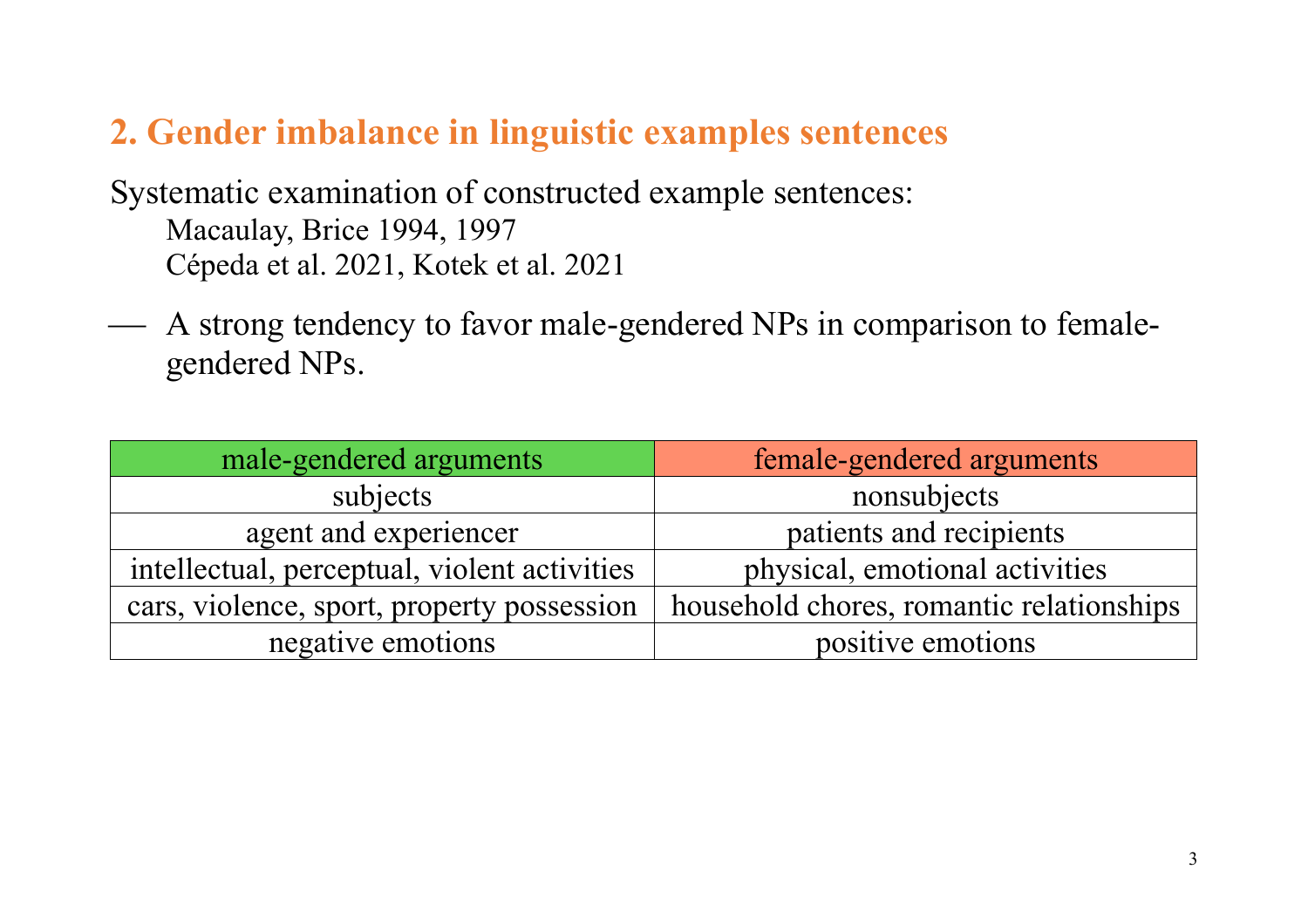## **3. Plausibility**

- Lack of conflict with knowledge about the world, real-world prototypicality or likelihood of certain argument structure (Tanenhaus et al. 1989, Stowe et al. 1991, Boland et al. 1995, Traxler, Pickering 1996)
- ¾ Can ameliorate or lower acceptability regardless of the grammatical status of the sentence (Levelt et al. 1977, Juzek et al. 2018, Schütze 2020)
- Methodology of linguistic experiments: The contribution of implausibility should be minimized in language stimuli.

 $\Rightarrow$  Gender bias may result from an unperceived tendency to present acceptability contrasts using the most plausible lexical material.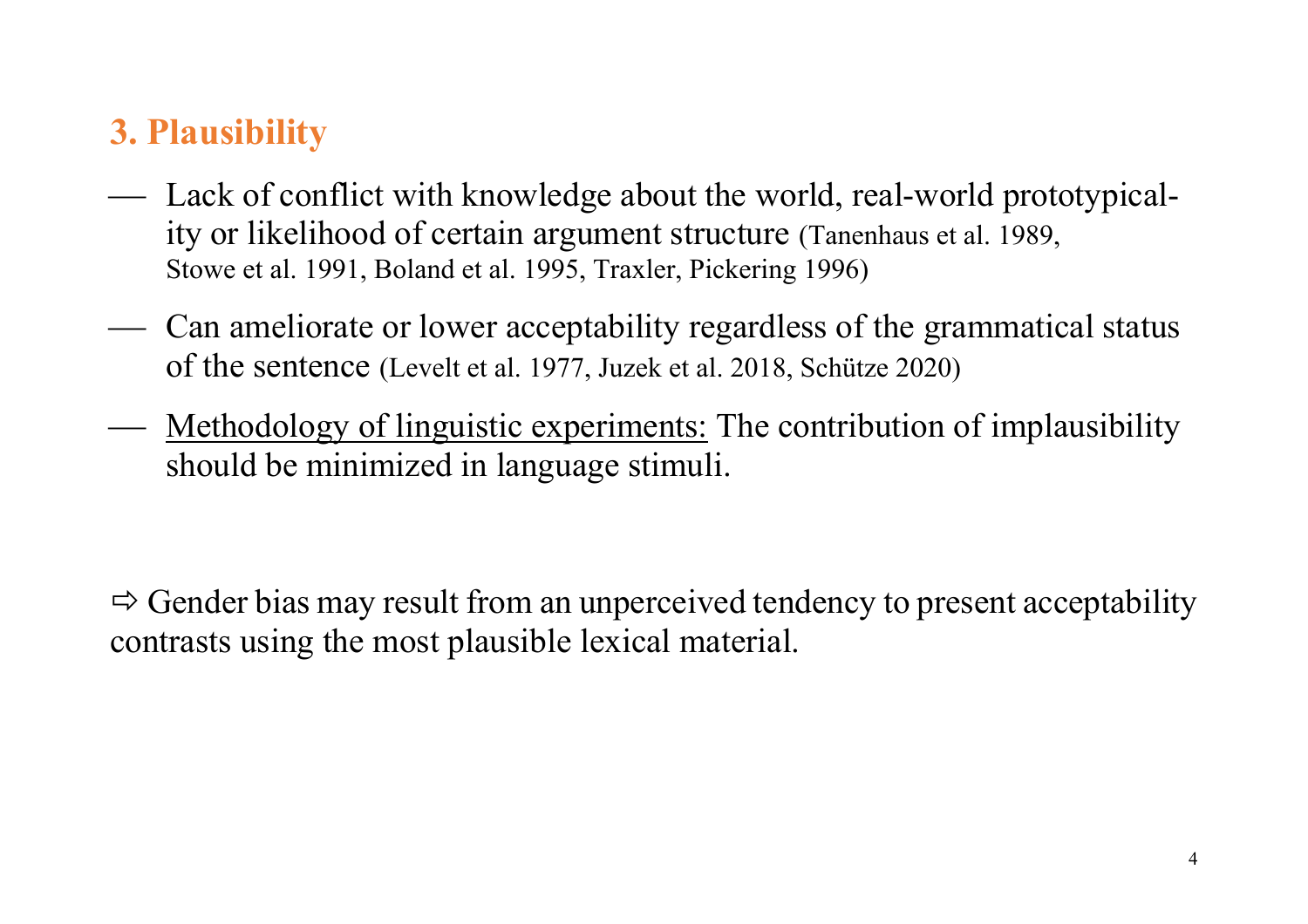## **4. Phenomenon**

Criteria in selecting the linguistic phenomenon:

- compatible with various types of situations, with various types of verbs;
- ¾ should be polarized, i.e. involve a clear contrast in acceptability;
- the less grammatical stimuli should not be totally unacceptable.

#### **The correlative construction with the correlate** *to* **'then'**

The polypredicate construction featuring the finite temporal clause headed by the complementizer *kogda* 'when'. [RG80, Inkova 2014, Pekelis 2016, 2018, 2019]

- (1) a. *Kogda Ada ušla, ded zaplakal.* when Ada.NOM go.PF.PST.F grandpa.NOM cry.PF.PST.M 'When Ada left, grandpa cried.' [RNC, 2014]
	- b. *Kogda babuška zabila v konec* when grandma.NOM hammer.PF.PST.F into tip.ACC *gvozd', to paločka tresnula.* nail.ACC then stick.NOM crack.PF.PST.F 'When the grandma hammered the nail into the tip (of the stick), the stick cracked.' [RNC, 2011]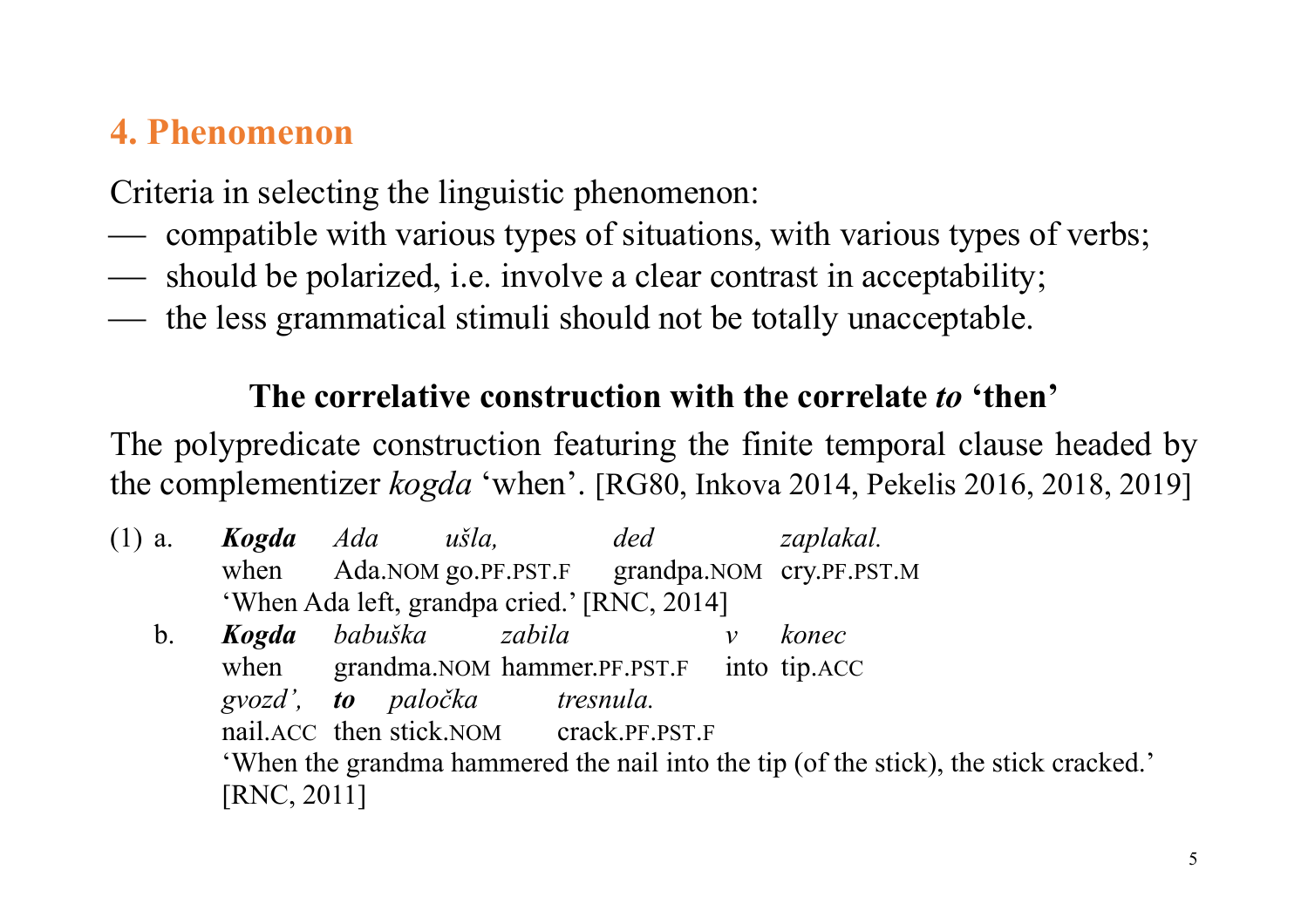## **4. Phenomenon**

#### **Different-subject configurations.**

The correlative construction involves contrast of the two situations and reinterpretation of the temporal relation between the two situations as the conditional or cause-and-effect relation.

| $(2)$ a. <i>Kogda</i> | Gerdt                        | smejalsja,                                                               | $(10)$ v | mire      |  |
|-----------------------|------------------------------|--------------------------------------------------------------------------|----------|-----------|--|
| when                  | Gerdt.NOM                    | laugh.IPF.PST.M                                                          | then in  | world.LOC |  |
| nastupala             | garmonija.                   |                                                                          |          |           |  |
|                       | appear.IPF.PST.F harmony.NOM |                                                                          |          |           |  |
|                       |                              | 'When Gerdt was laughing, the harmony appeared in the world.' [RNC 2010] |          |           |  |

If such reinterpretation is not supported pragmatically, the different-subject correlative construction is degraded.

|                                                                           | (3) Kogda stemnelo,         | $(**to)$ k dače |  |                      | podkatili      |  |  |
|---------------------------------------------------------------------------|-----------------------------|-----------------|--|----------------------|----------------|--|--|
|                                                                           | when get.dark.PF.PST.N then |                 |  | to country house.DAT | roll.PF.PST.PL |  |  |
| dva gruzovika.                                                            |                             |                 |  |                      |                |  |  |
| two truck.GEN                                                             |                             |                 |  |                      |                |  |  |
| 'When it got dark, two trucks rolled up to the country house.' [RNC 2011] |                             |                 |  |                      |                |  |  |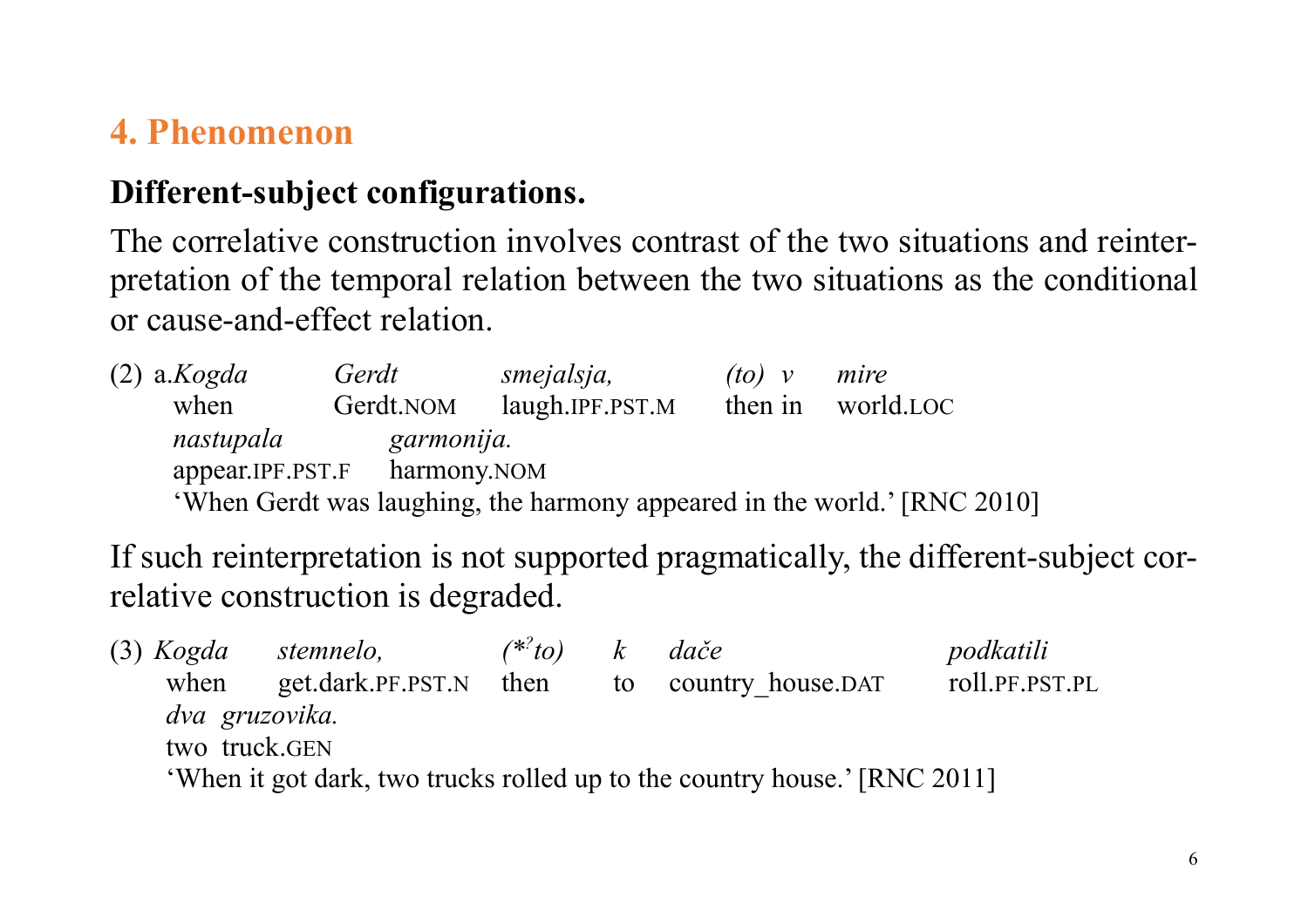## **5. Experiment**

#### 2x2 factorial design: PRESENCE OF TO STEREOTYPE

(4) a. an agent of aggression predicates (*izbit'* 'beat', *vygnat'* 'expel') b. an experiencer of sthenic predicates (*obradovat'sja* 'rejoice', *oživit'sja* 'get excited') c. an agent of predicates denoting professional activities (*posadit' samolёt* 'land an airplane', *razrabotat' model'* 'develop a model') d. a patient of aggression predicates (*uvolit'* 'fire', *ograbit'* 'rob') e. an agent of predicates denoting housework (*pomyt' poly* 'mop the floors', *proteret' pyl'* 'clean the dust') f. an experiencer of asthenic predicates (*razrydat'sja* 'burst into tears', *zastesnjat'sja* 'get embarassed') g. predicates denoting change of state or uncontrolled actions (control) (*udarit'sja* 'hit oneself', *prostudit'sja* 'catch cold')

- (5) Kogda zavod načal vypusk motociklov, …
	- a. ... **Dar'ja** razrabotala novuju model' dvigatelja. [-to; stereotypical]
	- b. ... **Dmitrij** razrabotal novuju model' dvigatelja. [-to; + stereotypical]
	- c. ... **to Dar'ja** razrabotala novuju model' dvigatelja. [+ to; stereoptypical]
	- d. … **to Dmitrij** razrabotal novuju model' dvigatelja. [+ to; + stereotypical]
	- 'When the factory started producing motorcycles,

Dar'ja / Dmitrij developed a new engine model.'

- 
- 
-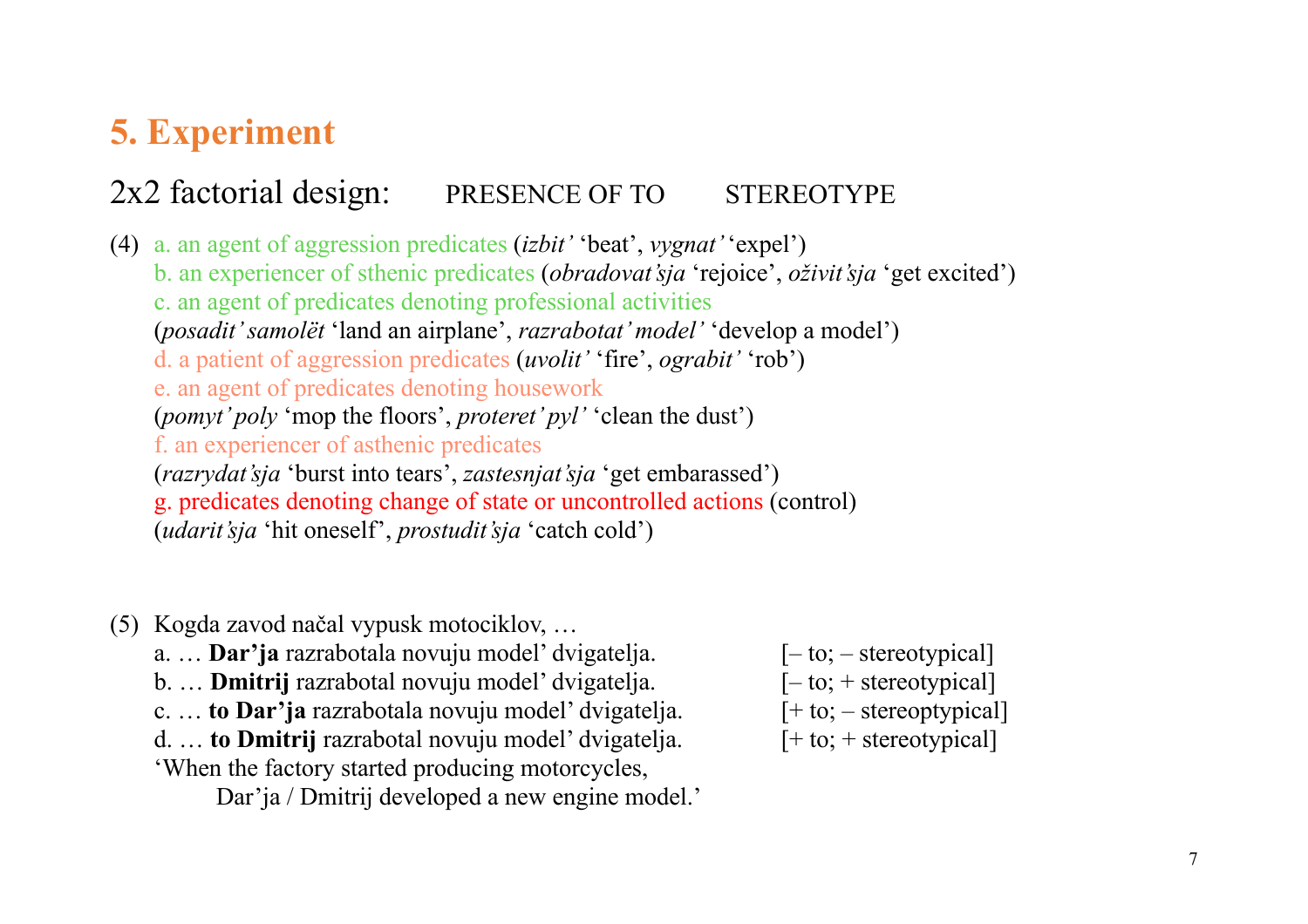## **5. Experiment**

- 8 lexical variants for each of the seven predicate types
- 56 sets distributed among 4 lists using a Latin square design
- 56 fillers and four training sentences ( $\frac{1}{2}$  gram and  $\frac{1}{2}$  ungram)
- acceptability judgment task on a 7-point Likert scale
- 64 respondents
- § z-transformed ratings
- R environment (lme4, lmerTest)

| <b>Model</b>          | z score ~ stereotype + to + (1 + to $\parallel$ speaker) + (1 + to $\parallel$ item) |           |             |               |  |  |  |
|-----------------------|--------------------------------------------------------------------------------------|-----------|-------------|---------------|--|--|--|
| <b>Fixed effects</b>  |                                                                                      |           |             |               |  |  |  |
| Effect                | Estimate                                                                             | Std.Error |             | p-value       |  |  |  |
| Intercept             | 0.73669                                                                              | 0.04120   | 17.883      | $<< 0.0001$ * |  |  |  |
| stereotypical         | 0.01558                                                                              | 0.03555   | 0.438       | 0.662         |  |  |  |
| to present            | $-1.24888$                                                                           | 0.07700   | $-16.220$   | $<< 0.0001$ * |  |  |  |
| <b>Random effects</b> |                                                                                      |           |             |               |  |  |  |
| Grouping              | Effect                                                                               | Variance  | sd          | Correlation   |  |  |  |
| speaker               | Intercept                                                                            | 0.04564   | 0.2136      |               |  |  |  |
|                       | to present                                                                           | 0.23745   | 0.4873      | $-0.96$       |  |  |  |
| item                  | Intercept                                                                            | 0.02028   | 0.1424      |               |  |  |  |
|                       | to present                                                                           | 0.07178   | 0.2679      | $-0.50$       |  |  |  |
| Residual              |                                                                                      | 0.35377   | 0.5948      |               |  |  |  |
| Number of obs:        | 2461                                                                                 | item: 192 | speaker: 52 |               |  |  |  |

Figure 2: Estimated fixed and random effects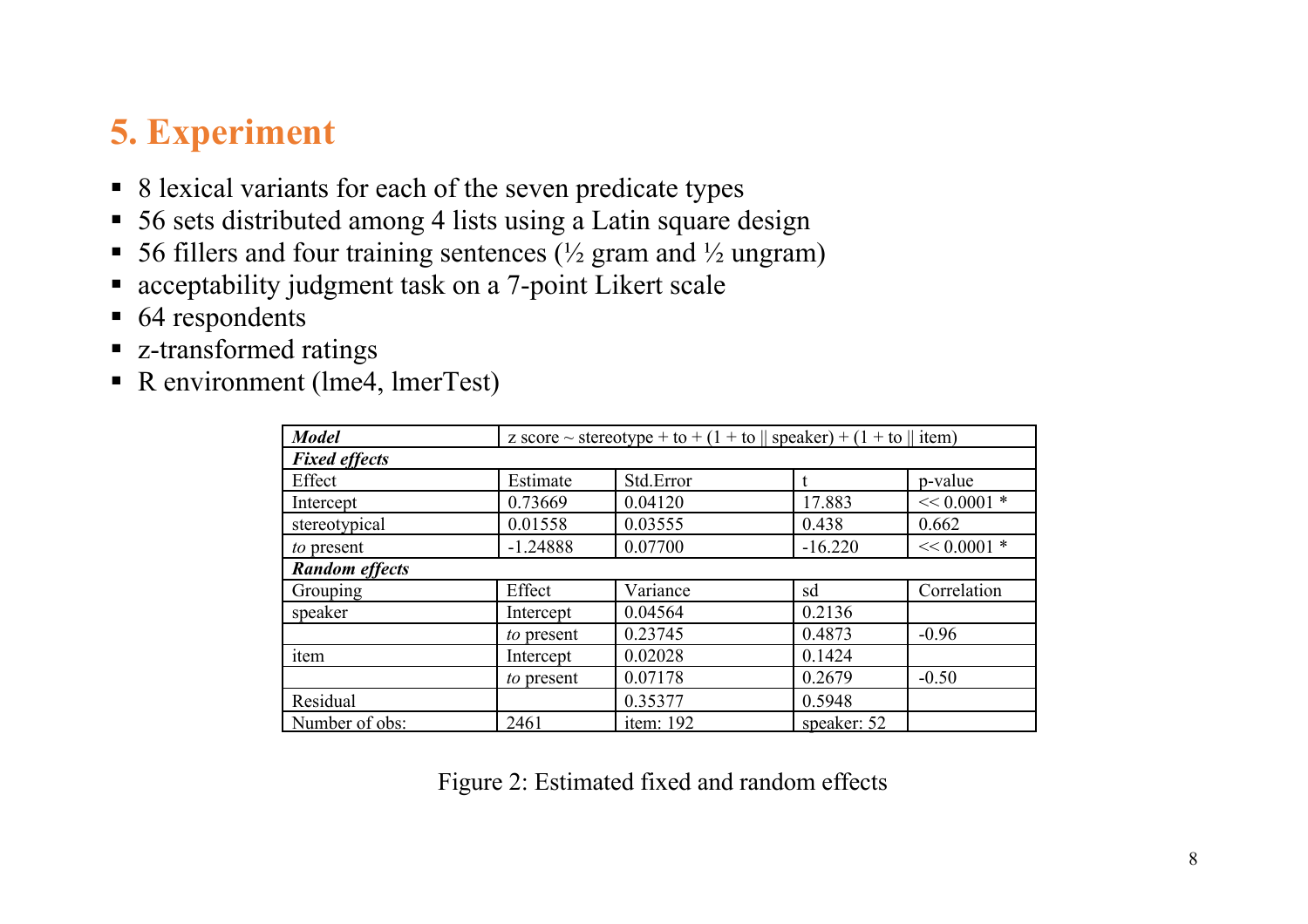## **6. Results**

- ¾ Responses are significantly lower when *to* is present in the sentence.
- ¾ No differences were found with respect to whether the described scenario was stereotypical or not.



Figure 3: Interaction plot of acceptability ratings (z-score transformed) for target conditions and filler items. Error bars indicate standard error.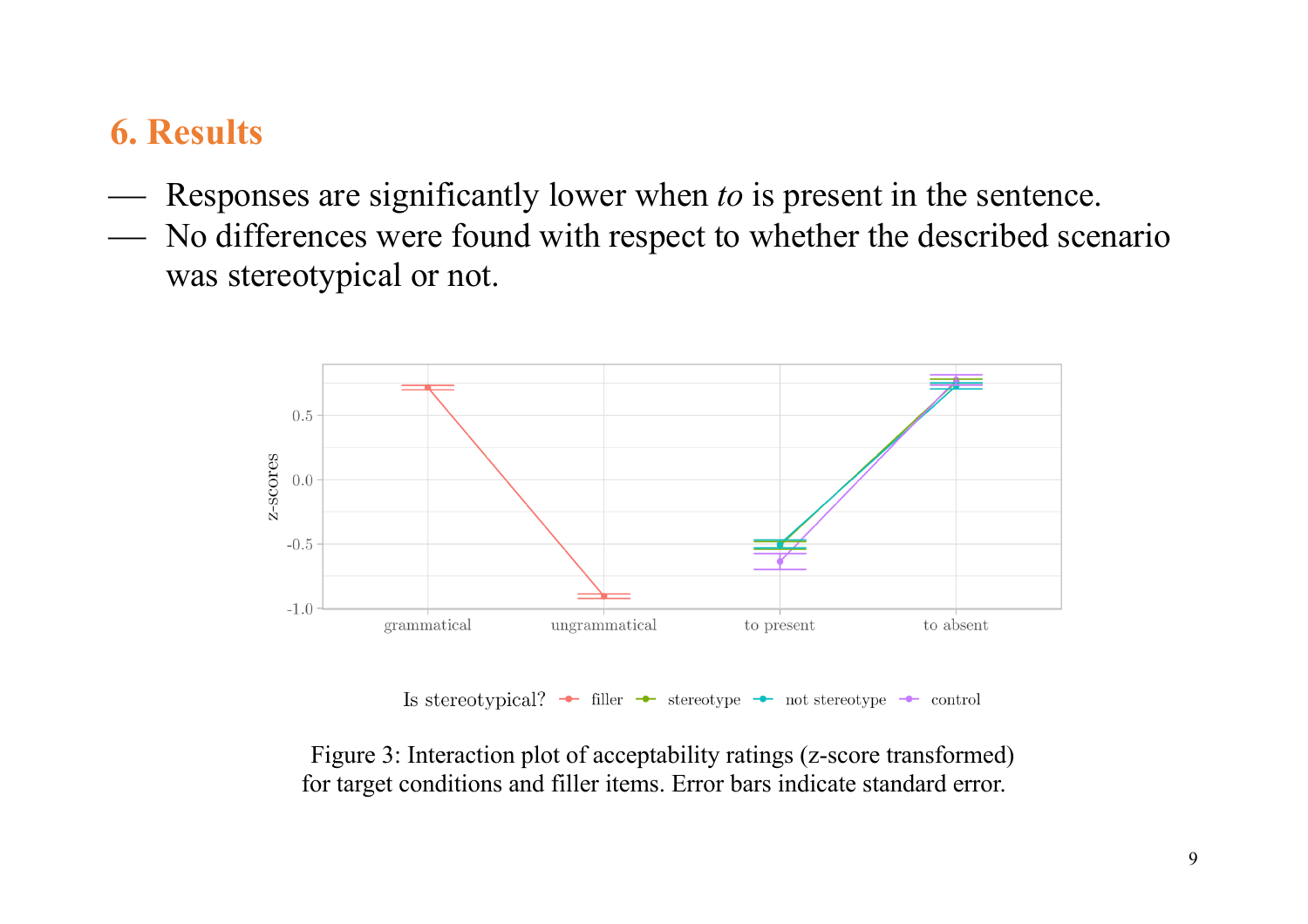# **7. Conclusion**

- ¾ No relationship between acceptability and plausibility which can be defined in terms of the stereotypical gender scenarios.
- ¾ Eliminating gender bias and stereotyping language from syntactic example sentences does not give rise to implausibility.

- The results of this study do not suggest that the plausibility effect does not exist in principle.
- ¾ It is the moral burden of linguists to be attentive to the resulting corpus and to avoid reinforcing stereotypes.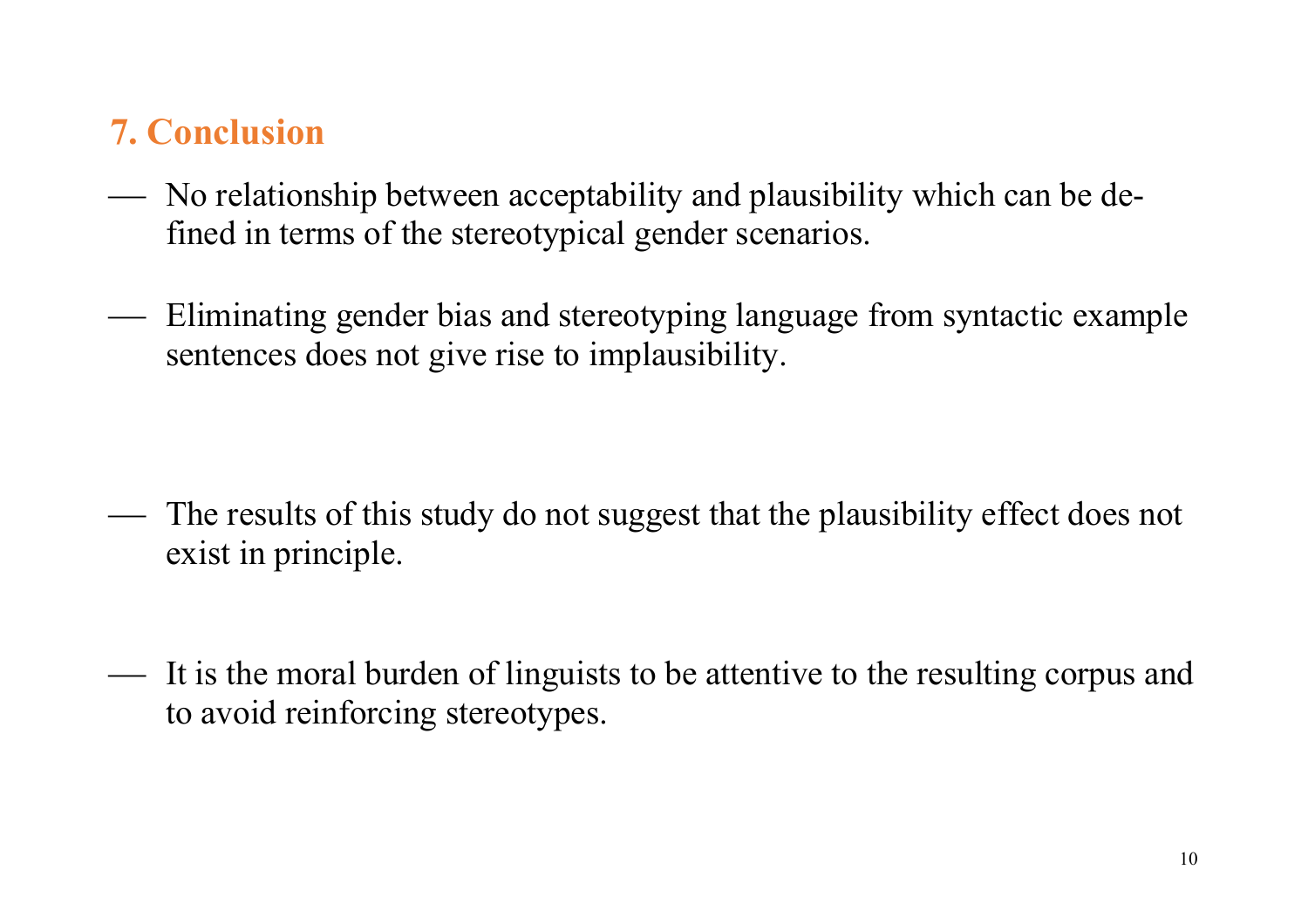#### **References**

- Boland J.E., Tanenhaus M.K., Garnsey S.M., Carlson G.N. (1995), Verb argument structure in parsing and interpretation: Evidence from wh-questions, Journal of Memory and Language, Vol. 34, pp. 774–806.
- Cépeda P., Kotek H., Pabst K., Syrett K. (2021), Gender bias in linguistics textbooks: Has anything changed since Macaulay & Brice 1997?, Language, Vol. 97, № 4, pp. 678–702.
- Inkova O. La corrélation en russe // Structures et interprétations. Berne: Peter Lang, 2014.
- Juzek T.S., Häussler J. Semantic Influences on Syntactic Acceptability Ratings // Proceedings of Linguistic Evidence 2018. — Tübingen: University of Tübingen, 2019.
- Kizach J., Nyvad A.M., Christensen K.R. (2013), Structure before Meaning: Sentence Processing, Plausibility, and Subcategorization, PLoS ONE, Vol. 8, № 10.
- Kobozeva I. M. Glava 3. Konnektory, vyrazhajushhie otnoshenie neposredstvennogo predshestvovanija odnogo sobytija drugomu [Chapter 3. Connectors expressing relation of immediate precedence of one event to the other] // Struktura konnektorov i metody ee opisanija [Structure of connectors and the means of its description] — Moscow, 2019. — P. 87–117.
- Kotek H., Dockum R., Babinski S., Geissler C. (2021), Gender bias and stereotypes in linguistic example sentences, Language, Vol. 97, № 4, pp. 653–677.
- Levelt W.J., Van Gent J.A. W.M., Haans A.F.J., Meijers A.J.A. Grammaticality, paraphrase, and imagery. Acceptability in language, 1977. — P. 87–101.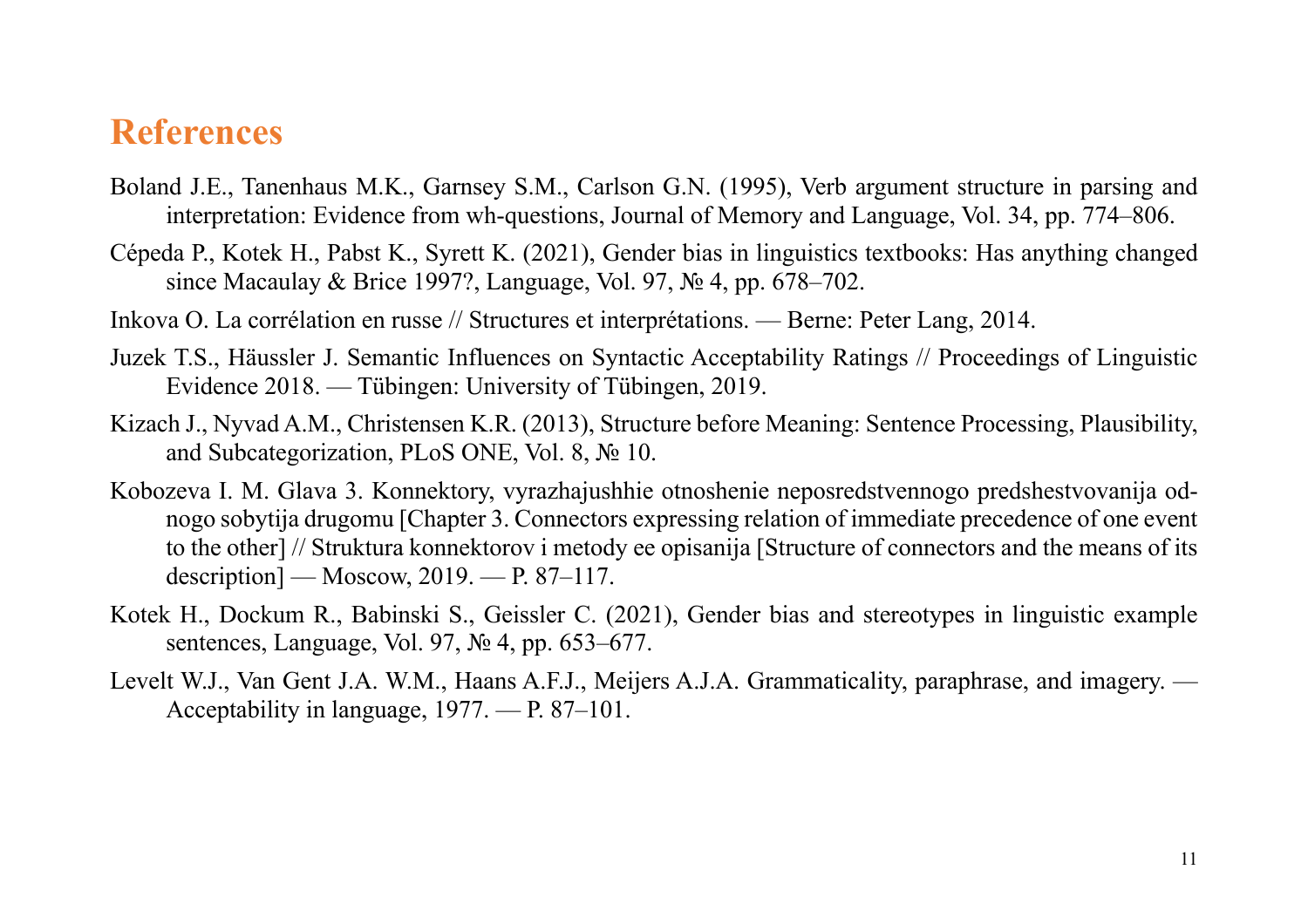- Macaulay M., Brice C. Gentlemen prefer blondes: A study of gender bias in example sentences // Cultural performances: Proceedings of the Third Berkeley Women and Language Conference. —1994. — P. 449– 61.
- Macaulay M., Brice C. (1997), Don't touch my projectile: Gender bias and stereotyping in syntactic examples, Language, Vol. 73, № 4, pp. 798–825.
- Pekelis O.E. (2016), Correlative markers, contrastiveness and grammaticalization: A comparative study of conditional correlatives in Russian and Italian, Italian Journal of Linguistics, Vol. 28, №2, pp. 143–180.
- Pekelis O.E. (2018), Ellipsis podlezhashchego glavnoi klauzy v russkom yazyke i ego svyaz' s tipologiei korrelyatov [Subject ellipsis in the main clause in Russian and the typology of correlatives], Voprosy Jazykoznanija, №6, pp. 31–59.
- Russkaya grammatika: V 2 t. [Russian grammar: in 2 vol.]. Nauka, Moscow, 1980. §1672-1681.
- Schütze C.T. Acceptability ratings cannot be taken at face value // Linguistic intuitions: Evidence and method.  $-2020$ ,  $- P. 189 - 214$ .
- Stanovsky G., Smith N.A., Zettlemoyer L. Evaluating gender bias in machine translation. 2019. Vol. arXiv:1906.00591. — Access mode: https://arxiv.org/abs/1906.00591
- Stowe L.A., Tanenhaus M.K., Carlson G.N. (1991), Filling gaps on-line: Use of lexical and semantic information in sentence processing, Language and speech, Vol. 34, №4, pp. 319–340.
- Sun T., Gaut A., Tang S., Huang Y., ElSherief M., Zhao J., Mirza D., Belding E., Chang K.-W., Wang W. Y. Mitigating gender bias in natural language processing: Literature review. — 2019. — Vol. arXiv: 1906.08976. — Access mode: https://arxiv.org/abs/1906.08976